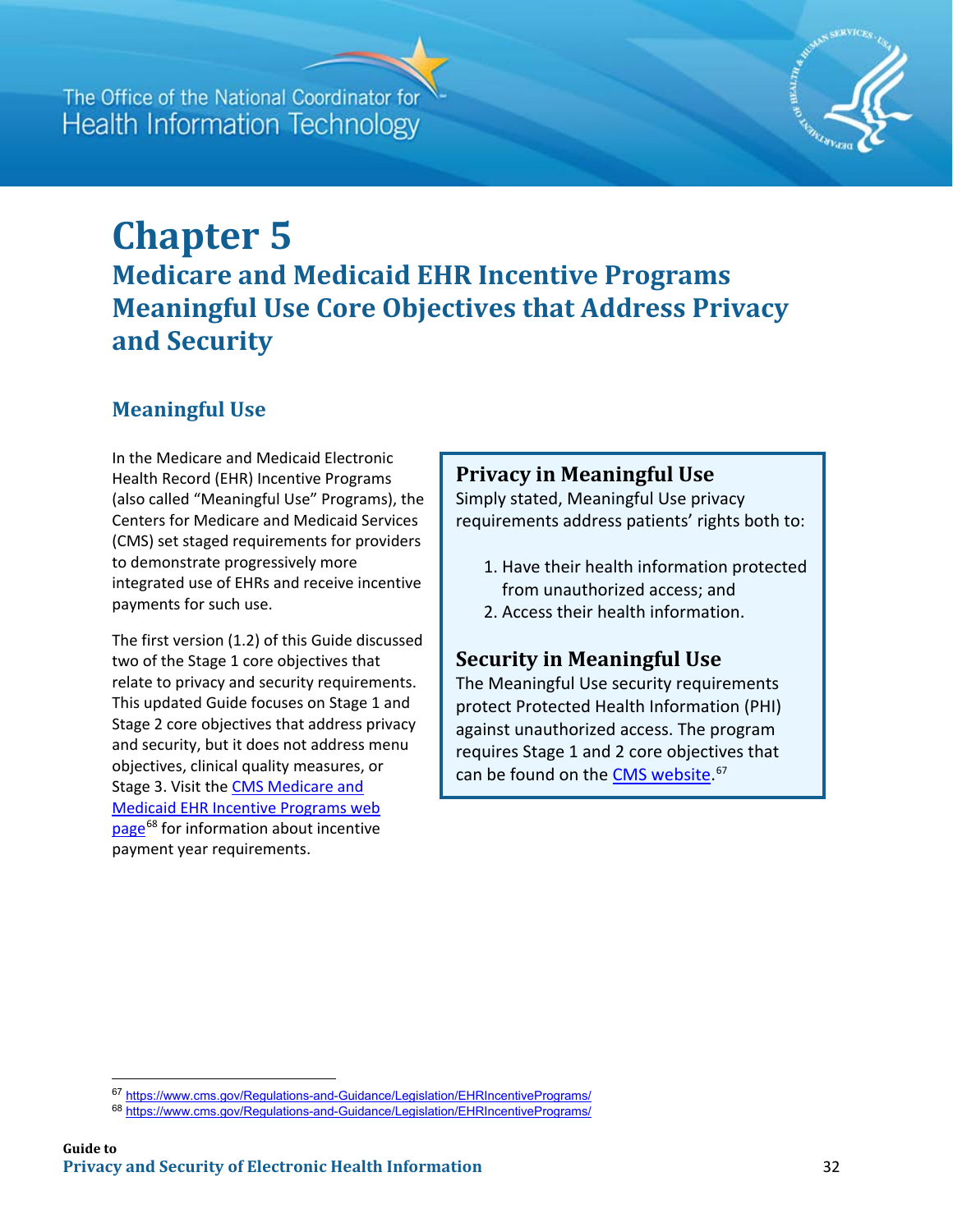

### **General Overview of Stage 1 and Stage 2 Meaningful Use**

[Meaningful Use](http://www.healthit.gov/policy-researchers-implementers/meaningful-use) $^{69}$  $^{69}$  $^{69}$  must be demonstrated by:

- Using the capabilities of Certified EHR Technology (CEHRT) adopted by the U.S. Department of Health and Human Services (HHS) as standards, implementation specifications, and certification criteria (in the Office of the National Coordinator for Health Information Technology's Standards and Certification Criteria regulations),  $70$  and
- Meeting CMS-defined criteria through a phased approach based on anticipated technology and capabilities development.

To define meaningful use, CMS sought to balance the sometimes competing considerations of improving health care quality, encouraging widespread EHR adoption, promoting innovation, and avoiding imposing excessive or unnecessary burdens on health care providers. $71$ 

The Stage 1 Meaningful Use criteria, consistent with other provisions of Medicare and Medicaid law, focuses on:

- Electronically capturing health information in a structured format;
- Using that information to track key clinical conditions and communicating that information for care coordination purposes (whether that information is structured or unstructured, but in structured format whenever feasible);
- Implementing clinical decision support tools to facilitate disease and medication management;
- Using EHRs to engage patients and families; and
- Reporting clinical quality measures and public health information.<sup>[72](#page-1-3)</sup>

The Stage 2 Meaningful Use criteria, consistent with other provisions of Medicare and Medicaid law, expanded upon the Stage 1 criteria to encourage the use of health information technology (health IT) for continuous quality improvement at the point of care and the exchange of information in the most structured format possible. Examples of such use include the electronic transmission of orders entered using Computerized Provider Order Entry (CPOE) and the electronic transmission of diagnostic test results (such as blood tests, microbiology, urinalysis, pathology tests, radiology, cardiac imaging, nuclear medicine tests, pulmonary function tests, genetic tests, genomic tests and other such data needed to diagnose and treat disease).<sup>[73](#page-1-4)</sup>

 $\overline{\phantom{a}}$ 

<span id="page-1-0"></span><sup>69</sup> <http://www.healthit.gov/policy-researchers-implementers/meaningful-use>

<span id="page-1-1"></span><sup>&</sup>lt;sup>70</sup> 79 Federal Register (FR) 54429. See also the "ONC Fact Sheet: 2015 Edition Health IT Certification Criteria, Base EHR Definition, and ONC Health IT Certification Program Modifications Proposed Rule" at [http://www.healthit.gov/sites/default/files/ONC-](http://www.healthit.gov/sites/default/files/ONC-Certification-Program-2015-Edition-Fact-Sheet.pdf)[Certification-Program-2015-Edition-Fact-Sheet.pdf.](http://www.healthit.gov/sites/default/files/ONC-Certification-Program-2015-Edition-Fact-Sheet.pdf) 71 75 FR 44321.

<span id="page-1-3"></span><span id="page-1-2"></span><sup>72 75</sup> FR 44321.

<span id="page-1-4"></span><sup>73 77</sup> FR 64755.